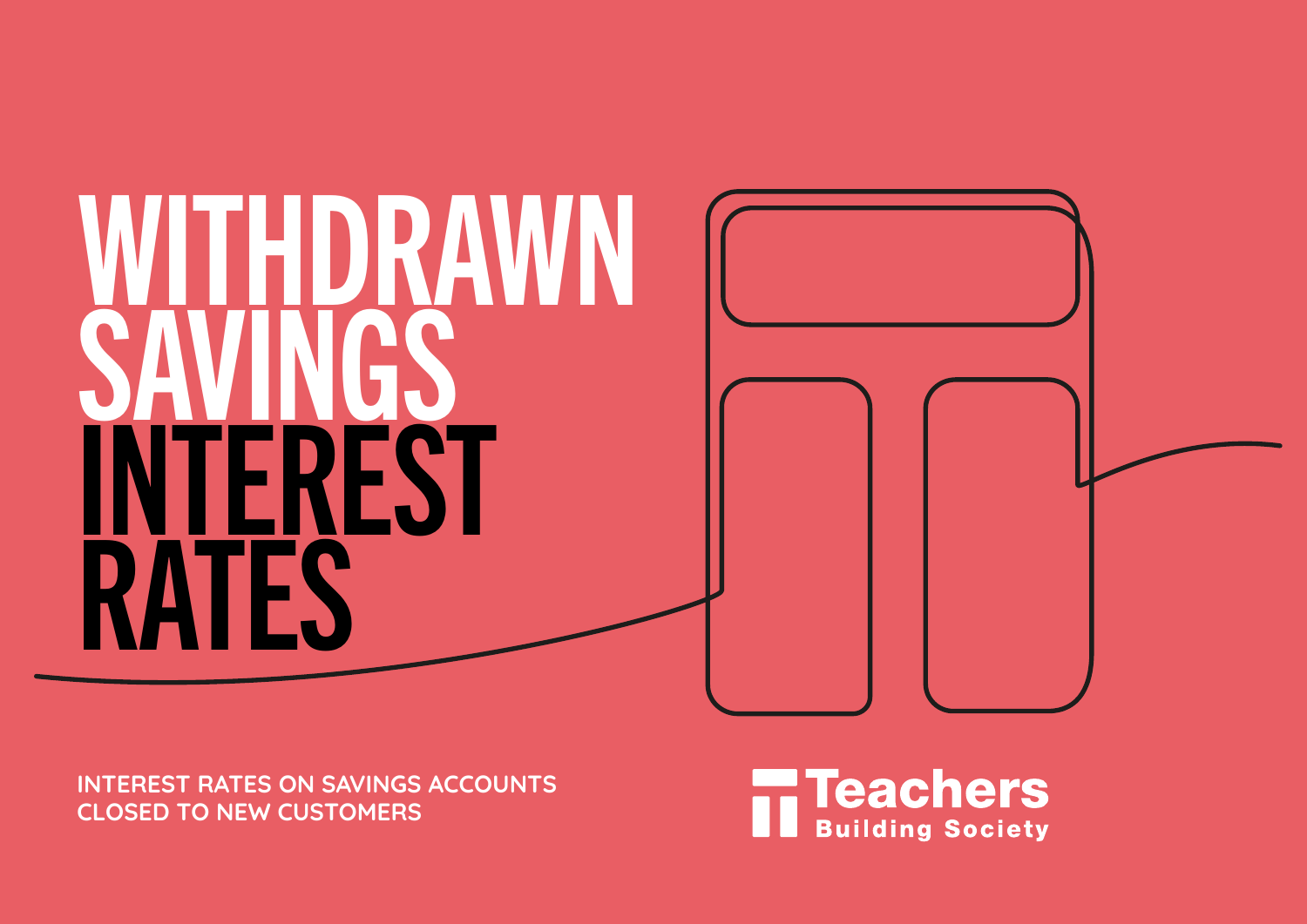# **CASH ISAS**

# CASH ISA NOTICE 90 (ISSUE 1)

| Interest paid annually | Tax free | AER   | <b>Net</b> |
|------------------------|----------|-------|------------|
| Less than $£3.000$     | 0.05%    | 0.05% | N/A        |
| E3.000 and above       | $0.50\%$ | 0.50% | N/A        |

# CASH ISA NOTICE 90 (ISSUES 4 & 5)

| Interest paid annually | Tax free | AER      | Net |
|------------------------|----------|----------|-----|
| Less than $£100$       | 0.05%    | $0.05\%$ | N/A |
| £100 and above         | 0.50%    | 0.50%    | N/A |

## CASH ISA NOTICE 30 (ISSUE 1)

| Interest paid annually             | <b>Tax free</b> | AER   | Net |
|------------------------------------|-----------------|-------|-----|
| Less than £250 (£100 for teachers) | 0.05%           | 0.05% | N/A |
| E250 and above (£100 for teachers) | $0.55\%$        | 0.55% | N/A |

## EDUCATION ISA (ISSUE 1)

| Interest paid annually             | Tax free | AER      | <b>Net</b> |
|------------------------------------|----------|----------|------------|
| Less than £250 (£100 for teachers) | 0.05%    | 0.05%    | N/A        |
| £250 and above (£100 for teachers) | 0.60%    | $0.60\%$ | N/A        |

## ADDITIONAL PERMITTED SUBSCRIPTIONS (APS) ISA

| Interest paid annually | Tax free | AER      | <b>Net</b> |
|------------------------|----------|----------|------------|
| Less than $£100$       | 0.05%    | 0.05%    | N/A        |
| E100 and above         | 0.40%    | $0.40\%$ | N/A        |

# **EASY ACCESS/ NO NOTICE SAVINGS**

#### SMART SAVER ISSUE 1

| Interest paid annually | Tax free | AER      | <b>Net</b> |
|------------------------|----------|----------|------------|
| Less than $£3.000$     | 0.05%    | $0.05\%$ | N/A        |
| £3,000 and above       | 0.35%    | 0.35%    | N/A        |

#### TEACHERS DIRECT

| Interest paid annually | Tax free | AER   | <b>Net</b> |
|------------------------|----------|-------|------------|
| Less than £500         | 0.05%    | 0.05% | N/A        |
| £500 and above         | 0.25%    | 0.25% | N/A        |

# PREMIUM SAVER (ISSUE 1)

| Interest paid annually | Tax free | AER   | <b>Net</b> |
|------------------------|----------|-------|------------|
| Less than £500         | $0.05\%$ | 0.05% | N/A        |
| £500 and above         | $0.30\%$ | 0.30% | N/A        |

# ONLINE SAVER (ISSUE 1)

| Interest paid annually | ax<br>tree | <b>AER</b> | <b>Net</b> |
|------------------------|------------|------------|------------|
| All<br>balances        | 0.20%      | 0.20%      | N/A        |

#### MINSTER SPIRE

| Interest paid annually | <b>Tax free</b> | AER   | <b>Net</b> |
|------------------------|-----------------|-------|------------|
| Less than £500         | 0.05%           | 0.05% | N/A        |
| £500 and above         | 0.20%           | 0.20% | N/A        |

#### CALL SAVE

| Interest paid annually | Tax free | AER   | <b>Net</b> |
|------------------------|----------|-------|------------|
| Less than $£1$         | 0.05%    | 0.05% | N/A        |
| £1 and above           | 0.25%    | 0.25% | N/A        |

# EASY SAVE (ISSUE 3)

| Interest paid annually | Tax free | AER   | <b>Net</b> |
|------------------------|----------|-------|------------|
| Less than £1           | 0.05%    | 0.05% | N/A        |
| £1 and above           | 0.20%    | 0.20% | N/A        |

#### DEPOSIT ACCOUNT

| Interest paid annually | tree<br>ax | <b>AER</b> | <b>Net</b> |
|------------------------|------------|------------|------------|
| All balances           | 0.35%      | 0.35%      | N/A        |

# **NOTICE ACCOUNTS**

#### MINSTER 90 PLUS

| Interest paid annually | Tax free | AER   | Net |
|------------------------|----------|-------|-----|
| Less than $£1.000$     | 0.05%    | 0.05% | N/A |
| £1,000 and above       | 0.45%    | 0.45% | N/A |